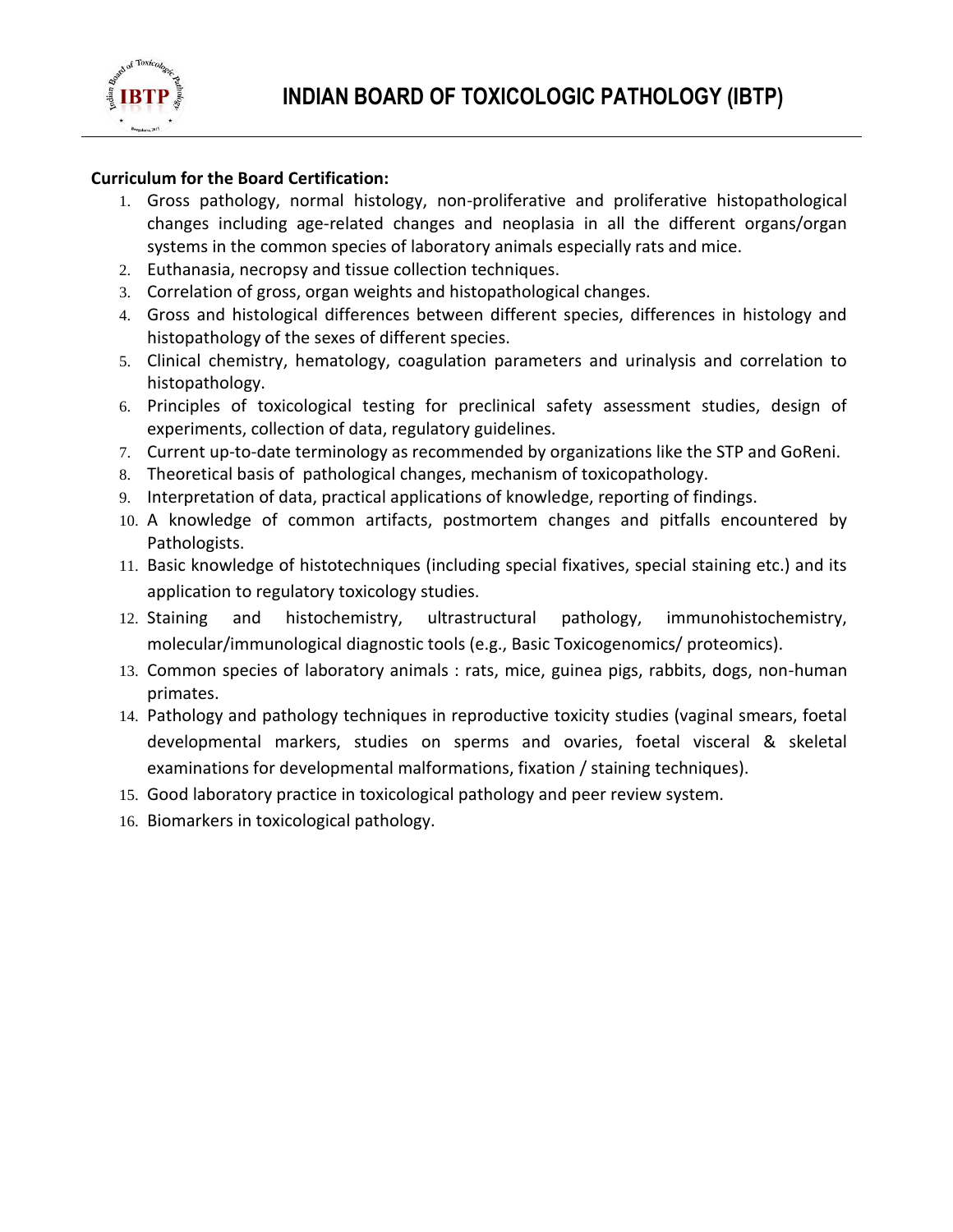

### **Organs/organ systems**

- 1. Oral cavity, Esophagus and Stomach
- 2. Salivary glands
- 3. Small and large intestine
- 4. Peritoneum, Mesentery and abdominal cavity
- 5. Hepato-biliary system including gall bladder
- 6. Endocrine system
- 7. Urinary system
- 8. Central and peripheral nervous system
- 9. Reproductive system
- 10. Respiratory system
- 11. Lymphoid and vascular system
- 12. Eye, bone and skin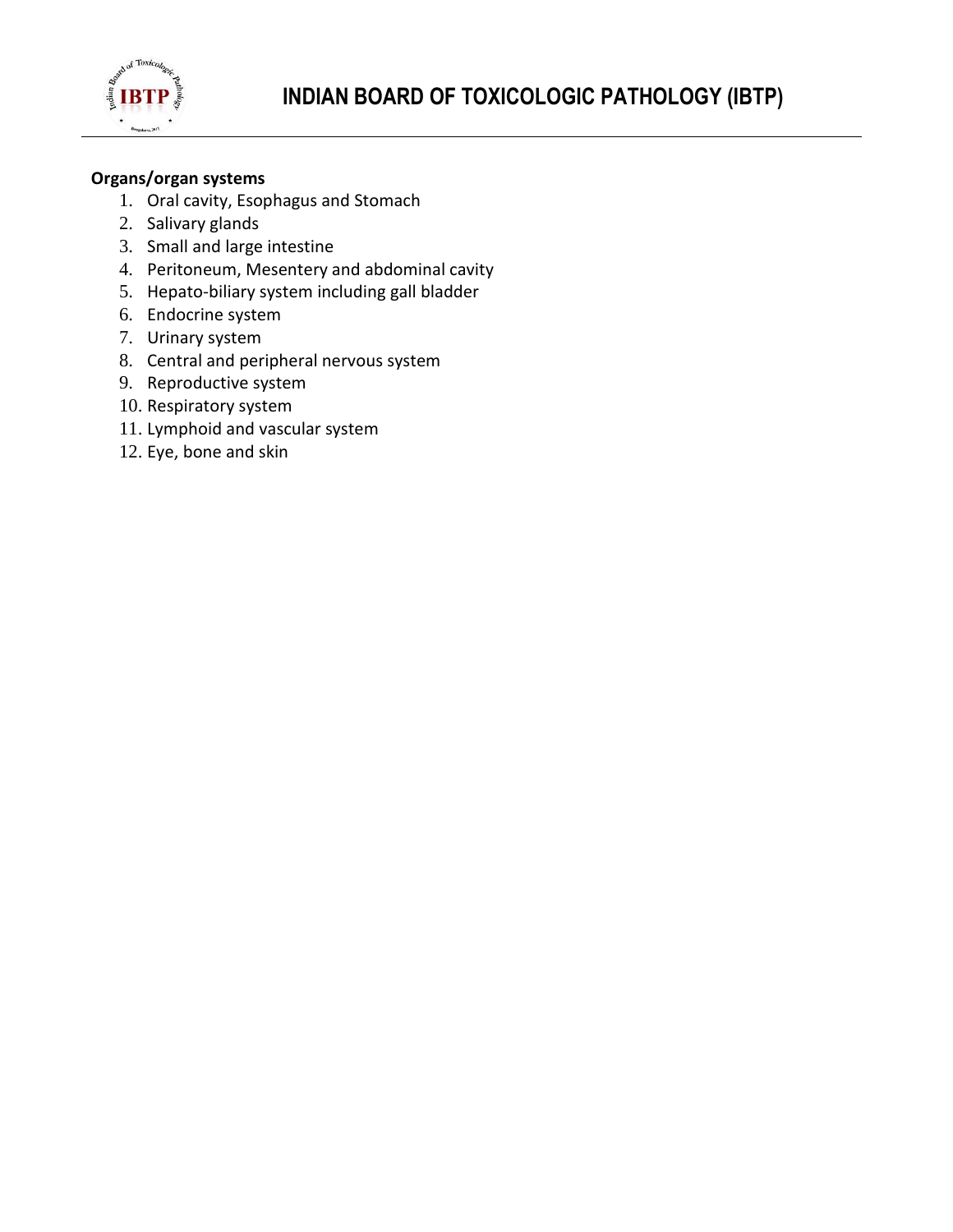

#### **References:**

- 1. Handbook of Toxicologic Pathology Eds. N. H. Hascheack, C. G. Rousseaux and M. A., Walling, Vol 1 and 2, Academic press Inc, San Diego, California, USA, 2002
- 2. Rat Histopathology by P. Greaves and J. M. Faccini (Eds) 2<sup>nd</sup> Edn, Elsevier, Amsterdam, London – New York, Tokyo, 1992
- 3. Pathology of the Fischer Rat Eds Gary A. Boorman *et al.*, Academic Press, Inc. Harcourt Brace Jovanovich, Publishers, San Diego, New York
- 4. Pathology of the Mice Eds Robert R. Maronpot *et al.,* Cache River Press 2850 Oak Grove Road, Vienna, II 62995, USA
- 5. Basic Toxicology Ed. Frank C. Lu 3<sup>rd</sup> Edn, Taylor and Francis, 1101 Veromount Avenue, NW, Suite 200, Washington, D. E 20005-3521, 1996
- 6. Manual of Histologic Staining Methods of the Armed Force Institute of Pathology Ed Lee G. Luna, 3<sup>rd</sup> McGraw Hill Brook Co., New York, Toronto, Sydney, 1968.
- 7. Histopathology of Preclinical Toxicity Studies Ed Peter Greaves, 3<sup>rd</sup> Edn, Academic press/Elsevier, Park Avenue South, New York, 2007.
- 8. Pathology of Laboratory Rodents and Rabbits Eds. Dean H, Percy and Stephen W. Barthold, 3 rd Edn, 2007, Blackwell Publishing professionals, 2121 State Avenues, Ames, Iowa – 50014, USA
- 9. Atlas of Experimental Toxicologic Pathology Eds C. Gopinath, D. E. Prentice and D. J. Jewis MTF Press Ltd. Lancesster/Boston/The Hague/Dordrecht, 1989
- 10. Target Organ Pathology A Basic Text Eds. J. Turton and J. Hooson, Taylor and Francis Ltd. Gun Powder Square, London ECGA 3DE, 1998
- 11. Pathology of Tumours Laboratory Animals Vol 1,  $2^{nd}$  Edn. Tumours of Rats Eds. V. S. Turusov and U. Mohr, 1990, IARC Scientific, Lyon, France.
- 12. Pathology of Tumours Laboratory Animals Vol 2,  $2^{nd}$  Edn. Tumours of Mouse Eds. V. S. Turusov and U. Mohr, 1994, IARC Scientific Publication No – 111 Lyon, France.
- 13. Animal Clinical Chemistry. A primer for Toxicologists. Ed Evans 2009
- 14. Standardized System of Nomenclature and Diagnostic Criteria (SSNDC) Guides
- 15. GoReni guide
- 16. Animal models in toxicology / edited by Shayne C. Gad. -- 2nd ed. 2007
- 17. Pathology of laboratory rodents and rabbits / Dean H. PercyThird edition, 2007